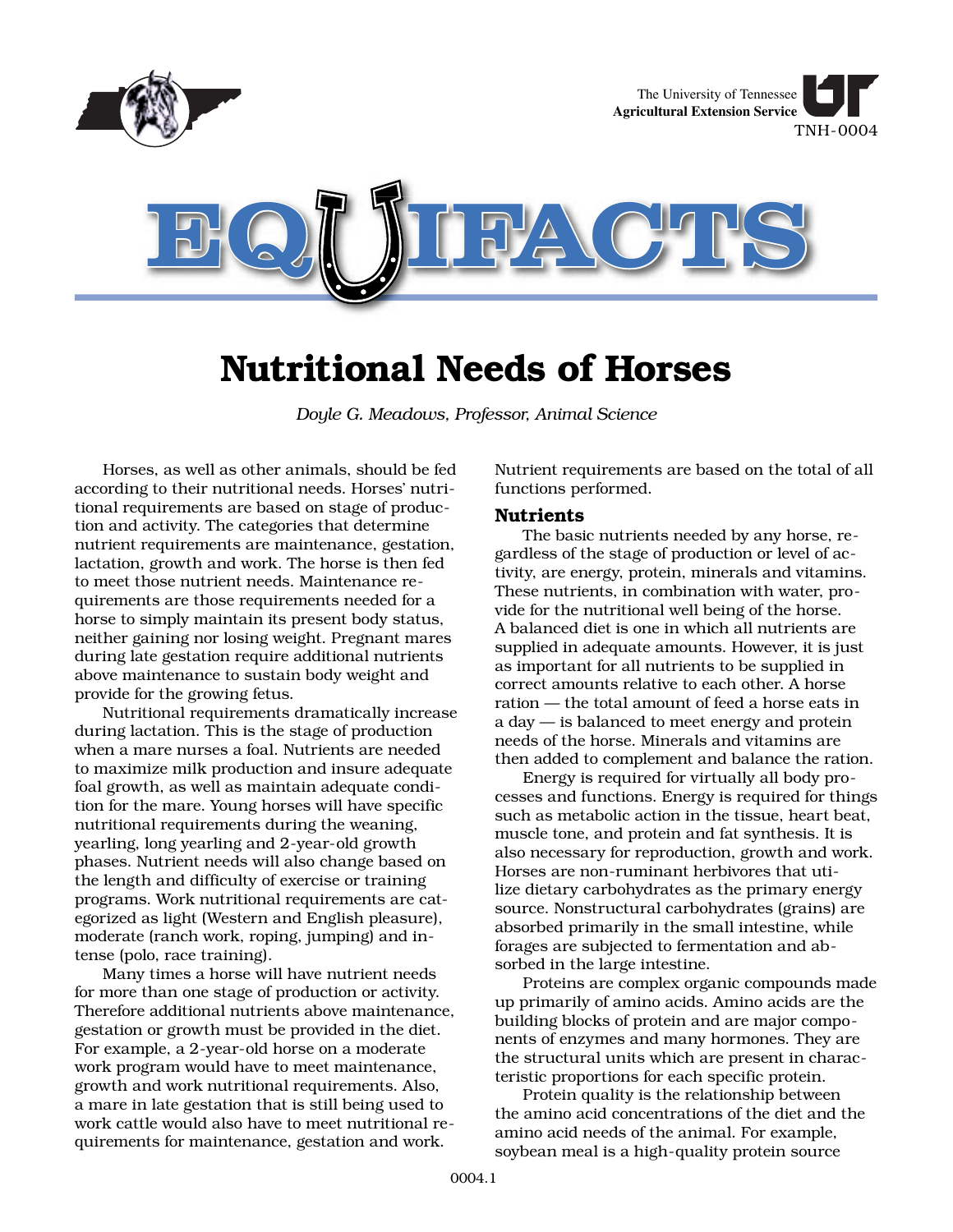because it supplies a well-balanced amino acid profile that is especially high in lysine. Lysine is the single most limiting amino acid in the diet of young growing horses. Cereal grains (corn, oats, barley) are poor sources of lysine and should be mixed with a good quality protein source such as soybean meal, linseed meal or dried skim milk.

Proteins are essential as components of the active protoplasm of each living cell. Approximately 22 percent of the fat-free composition of a mature, live horse is protein. Protein includes primary constituents of bones, ligaments, hair, hoofs, skin and soft tissues including organs and muscles.

Minerals and vitamins are, for the most part, dietary essentials and are required in various amounts depending on type and quality of diet, age and activity of the horse. Minerals are needed primarily in the formation of structural components such as bones. Vitamins are required in minute amounts to maintain adequate growth and production by horses. The absence of a single mineral or vitamin can limit productivity in the horse.

All nutrient requirements for horses are based on documented research presented in the *Nutrient Requirements of Horses*1 and are the values used in this fact sheet. The research is based on the average horse within a certain weight range. For discussion purposes, values in this fact sheet will be based on an 1100-pound, mature-weight horse. This is typical of the mature weights of most "light or pleasure" breeds of horses. Horses that weigh less than 1100 pounds would require less nutrients; conversely, heavier horses would have elevated nutrient needs.

## **Energy**

Energy requirements for horses are expressed in megacalories of digestible energy  $(DE_{\text{Meas}})$  per day. Megacalorie is a quantitative term used to indicate energy concentration of feeds. One megacalorie is equivalent to 1000 kilocalories. Hays range in energy from .7 to .9  $DE_{\text{Meal}}$  per pound with grain containing 1.2 to 1.6  $\overline{DE}_{\text{Meal}}$  per pound. Energy concentration, or the amount of energy in a diet, will be altered to meet specific production demands. For example, a lactating mare or hard working horse would have a much higher energy need than a mature horse at maintenance. In this situation the grain portion of the diet would probably be increased with a corresponding increase in energy concentration of the diet. A typical grass hay and oat diet would contain about 1  $DE_{\text{Mcal}}$  per pound of feed.

Feed is the fuel that allows horses to meet body demands such as growth, milk production

1National Research Council, *Nutrient Requirements of Horses,* 5th revised edition (Washington, D.C.: National Academy Press, 1989)

and work. The energy a horse receives will be utilized or stored as body fat or condition. An observant horse owner can visually evaluate the energy state of a horse by the amount of fat throughout the body. Energy levels can be altered according to body condition. A mature horse that is thin can be fed more total pounds of feed, while a fat horse may need feed intake decreased. Specific energy requirements for some classes of horses are shown in Figure 1.

*Maintenance* — An 1100-pound horse requires about 16.4 DEMcal each day to maintain body weight. Since a typical ration of grass hay and oats contains about 1 DEMcal per pound, it would take about 16.4 pounds of this feed per day simply to maintain the horse's present body weight and meet the energy requirement. The requirement would also be met with approximately 20 pounds of grass hay.

*Gestation* — mares in the ninth, 10th and 11th months of gestation have an additional requirement above maintenance because of fetal growth. Mares in the ninth month of pregnancy require 18.2 DEMcal per day or 2 DEMcal per day above maintenance. The energy requirement increases to 18.5 and 19.7 DEMcal per day for the mare in the 10th and 11th months of gestation, respectively (Figure 2). The energy content of feed could be raised from 0.9 to 1.0 DEMcal to meet the additional energy requirement. This generally is done by increasing the grain portion of the ration.

*Lactation* — After foaling, the energy requirements for the mare dramatically increase (Figure 2). The energy requirement will increase about 70 percent over maintenance for the mare in early lactation. It takes 28.3 DEMcal per day to meet an 1100-pound mare's energy requirements during the first three months of lactation. This represents a 26-pound daily ration, which could be met with a 50 percent grain mixture (corn, oats, barley) and 50 percent forage. This ration would contain about 1.1 DEMcal per pound.

After the foal has reached 3 months of age, milk production in the mare decreases, thus requiring less energy. The energy requirement for the mare from 3 months of lactation to weaning is  $24.3$  DE<sub>Mcal</sub> per day. It would take about 23 pounds of total feed per day to adequately meet the energy requirement, provided the diet contained 35 percent mixed grain and 65 percent forage.

*Growth* — All horse owners are keenly concerned about the optimum growth and development of young horses. For foals to grow at an adequate rate, they must receive an additional source of nutrients to supplement milk from the mare. This additional source is usually provided as creep feed. The energy requirement of a nursing foal is about 14 DEMcal per day, of which only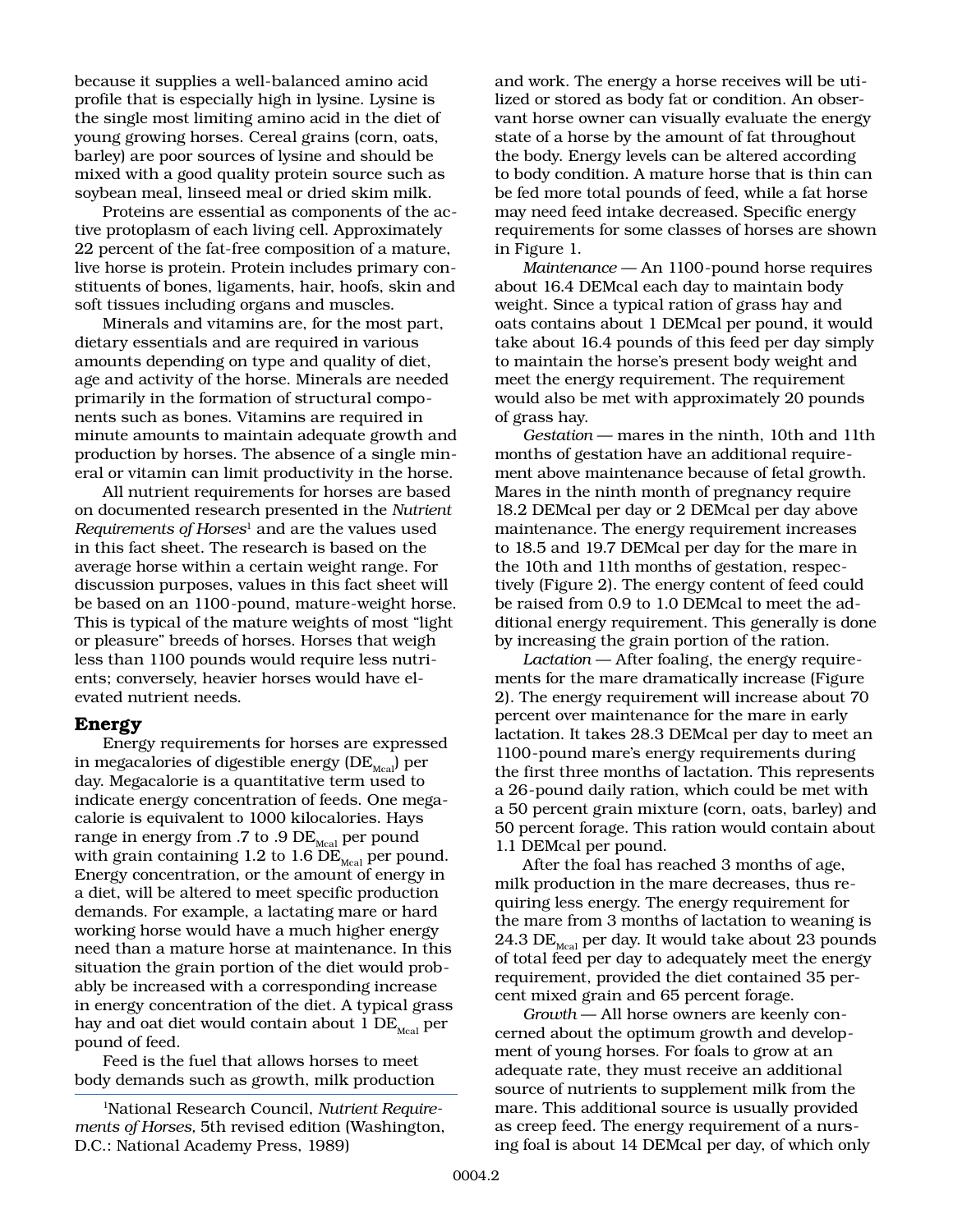about half is proved by mare's milk, leaving 7 DEMcal per day to be supplied by creep feed.

As horses grow older, gain per day decreases. However, there is a need for increased amounts of feed because the horse has more total body weight. Horses should reach their mature height and weight at 2 ½ to 3 years of age, although many horse owners grow horses at much faster rates. Today's horse owners should be growing foals at an optimum and not a maximum rate. Young, growing horses that are grown extremely fast have a tendency to "break down" due to the increased muscle mass on an immature skeletal structure. The energy requirement for the yearling and 2-year-old horse is approximately 19  $DE_{\text{Moch}}$ per day.

*Work* **—** More research is becoming available to quantify the energy requirement for the working horse. One can calculate that an 1100-pound horse, working at a moderate one to two hours per day, needs about 25 DEMcal a day, which is about 9 DEMcal above maintenance. While it takes about 16.4 pounds of feed to maintain a horse at maintenance, it takes about 22-23 pounds of feed (50 percent mixed grain, 50 percent hay) to maintain horses worked at a moderate levels. Intensively-worked horses (polo, race) will require 26-28 pounds of feed to meet the daily energy requirements of 33 DEMcal. The intensively-worked horse would consume more grain than hay (65 to 35 percent) to meet the high energy requirements.

As the amount of work varies, the feeding program will have to be adjusted accordingly. The best way to measure the adequacy of the energy supply in mature working horses is to monitor body weight and condition. As the level of work increases, energy concentration of the ration and/or amount of feed should also increase.

## **Protein**

Protein requirements are expressed in terms of percent crude protein in the diet. Actually, horses do not require a certain percent of protein. Rather, they require a certain amount —grams or pounds — and the requirement can be met by feeding a given amount of feed that contains a known quantity of crude protein. Protein is the most expensive ingredient in a horse ration. The amount of protein required in the diet is a function of the needs of the animal, the quality of protein available and the digestibility of that protein. Mature horses at maintenance are less sensitive to protein quality and quantity than growing horses. The protein requirements of an 1100-pound mature horse are given in Figure 3. The protein values in Figures 3 and 4, as well as the text, are presented on a "90 percent dry matter basis." Most feeds contain about 10 percent moisture on an "as fed basis."

**Maintenance.** An 1100-pound horse requires a minimum of 7.2 percent crude protein ration or about 1.4 pounds of protein per day. These values are indicative of a mature horse at maintenance that is idle, doing no work and not in production. The protein requirement for this class of horse can be met easily on good quality pasture alone, provided an adequate amount of forage is available.

*Gestation* — Protein requirements of an 1100 pound brood mare are presented in Figure 4. Note that the protein requirement of a pregnant brood mare is equal to that for maintenance until the ninth month of gestation. Subsequently, there are additional increases during the 10th and 11th months of pregnancy. Feeding pregnant mares is an area in which many horse owners can improve their feeding program (Figure 4).

An 1100-pound mare in late gestation (eleventh month) requires a 9.5 percent crude protein ration. This would be a 32 percent increase in the protein requirement above maintenance for the mare during her last month of pregnancy. This means that a higher quality ration would have to be fed to meet protein needs compared to that fed the mare in early pregnancy.

It is essential to feed pregnant mares a high quality ration to achieve proper fetal development. As indicated, a pregnant mare requires more protein than an open mare; but, more significantly, the protein should be high quality to meet nutrient demands of fetal growth and development.

*Lactation* — Feeding a lactating mare properly is challenging and requires a large amount of high quality feedstuffs to promote maximum milk production and insure adequate foal growth. The milk production phase is divided into two segments. The first phase is from foaling until the foal is 3 months old. The second phase would be from 3 months after foaling to weaning. The mare has much higher protein requirements for the first three months after foaling as compared to the later stages of lactation (Figure 4). Peak milk production for the mare will occur at approximately 45 days after foaling. Although the requirements decrease in late lactation, additional protein above previous gestation and maintenance levels is needed.

An 1100-pound lactating mare requires at least a 12 percent crude protein ration from foaling to 3 months of lactation. The milking mare needs about three pounds of protein, so it is necessary to feed approximately 26 pounds of high quality feedstuffs every day to meet those needs (Figure 4). For example, a lactating mare must be fed approximately 13 pounds of hay or good pasture to meet the protein requirement. This also is assuming the mare is fed half her daily ration in hay and the remainder as a concentrate grain mixture.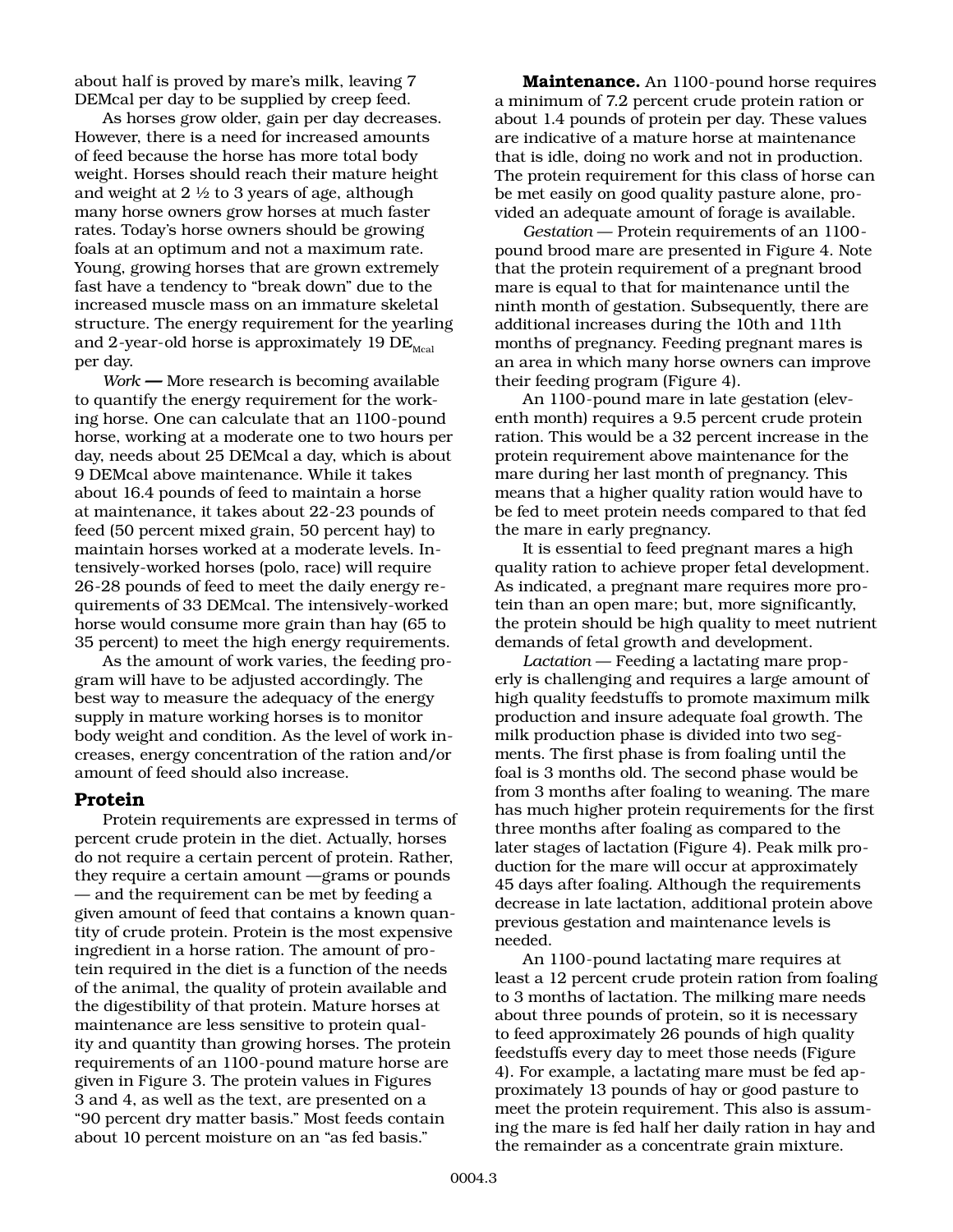These early lactation values decrease to about 10 percent crude protein as lactation progresses and total amount of feed can also be decreased.

*Growth* — It is important to provide adequate quality and quantity of protein in the ration to promote adequate growth rates of young horses. Protein requirements for growth vary according to the age or development of young horses. To ensure proper growth, it is necessary to provide a 16 percent crude protein ration to early-weaned or creep-fed foals.

Weanlings and yearlings require a 13 and 11 percent crude protein diet, respectively. Furthermore, the crude protein level is decreased to about 10 percent as horses reach 2 years of age. It is critical that high quality protein sources be used in the complete ration. This means using feedstuffs that supply an adequate and well balanced amino acid content.

*Work* — Actually, the protein requirement on a percentage basis increases only slightly as work increases. Although there is some nitrogen loss due to sweating, the protein requirement is quantitatively met due to the increased amount of feed that is fed to the working horse. Remember, a horse requires a certain amount of nutrients, and sometimes the percentage values may not adequately reflect total intake.

# **Minerals**

Minerals are needed in the body for the formation of structural components, enzymatic cofactors and energy transfer. In addition, some minerals play an important role in the synthesis of vitamins, amino acids and hormones. The horse is able to get most of the necessary minerals from pasture, hay and grain. Mineral availability and content from these plant sources are variable, depending on things such as maturity at harvesting, season of the year, plant variety and conditions at harvesting. Therefore, continual evaluation of horse rations is important to provide adequate mineral nutrition for horses.

Although there are seven macrominerals (calcium, phosphorus, potassium, sodium chloride, magnesium, sulfur) required in various amounts for horses, calcium, phosphorus, sodium and chloride are of primary concern. Calcium and phosphorus can be supplied in the diet in the form of dicalcium phosphate, ground limestone and deflourinated phosphate. Sodium and chloride are provided by the addition of common salt to horse diets.

**Calcium and Phosphorus.** Calcium and phosphorus are essential to sound bone growth and development and make up about 35 percent and 17 percent of the skeleton, respectively. These minerals are essential and must be supplied in the

daily ration (Figure 5). Calcium and phosphorus values shown in Figure 5 and listed in the test are presented on a "90 percent dry matter basis." Most feeds contain about 10 percent moisture on an "as fed basis."

A mature horse at maintenance requires .21 percent and .15 percent of the diet for calcium and phosphorus, respectively. As would be expected, foals and young growing horses require much more calcium and phosphorus than mature horses. Calcium needs range from .62 percent of the diet for 4-month-old foals to .28 percent for 2 year-old horses. Any increase in calcium requirements associated with exercise (work) appears to be readily met as dry matter consumption increases to meet energy requirements.

Phosphorus requirements for the 4-month-old foal are .34 percent and .15 percent of the diet for 2-year-old horses. Pregnant mares (last 90 days) require about .40 percent calcium and .30 percent phosphorus in the diet. Lactating mares from foaling to three months require .47 and .30 percent calcium and phosphorus in the diet, respectively. The need decreases to .33 percent calcium and .20 percent phosphorus in the diet after three months of lactation. The hard-working horse requires .31 percent calcium and .23 percent phosphorus in the diet. This represents a 48 percent increase in calcium and a 53 percent increase in phosphorus over the maintenance horse.

The calcium-phosphorus ratio is important, as all diets should contain more calcium than phosphorus. Diets that contain less calcium than phosphorus (less than a 1:1 ratio) can adversely effect calcium absorption. Most of the calcium and phosphorus requirements yield ratios of about 1.2 to 1 to 1.4 to 1 (calcium to phosphorus).

**Sodium and Chloride.** Sodium is a major extracellular cation and when free in solution has a positive electrical charge. Chloride, which normally accompanies sodium, is a major anion that has a negative charge when free in solution. These charged molecules are involved in acid-base balance and electrolyte regulation of body fluids. Both sodium and chloride requirements can be met with the addition of common salt to diets. Salt is often added at the rate of .5 to 1.0 percent of the diet or fed free choice as plain, iodized or trace mineralized salt.

Although precise recommendations for sodium cannot be made, the requirement is estimated at 12.5 (7.5 - 15.0) grams per day for maintenance, 21 to 36 grams per day for light work and 16 and 18 grams per day for late gestation and lactation, respectively. Chloride requirements are adequate when sodium requirements are met with sodium chloride. Since natural feedstuffs for horses are often lower than 0.1 percent sodium, it is important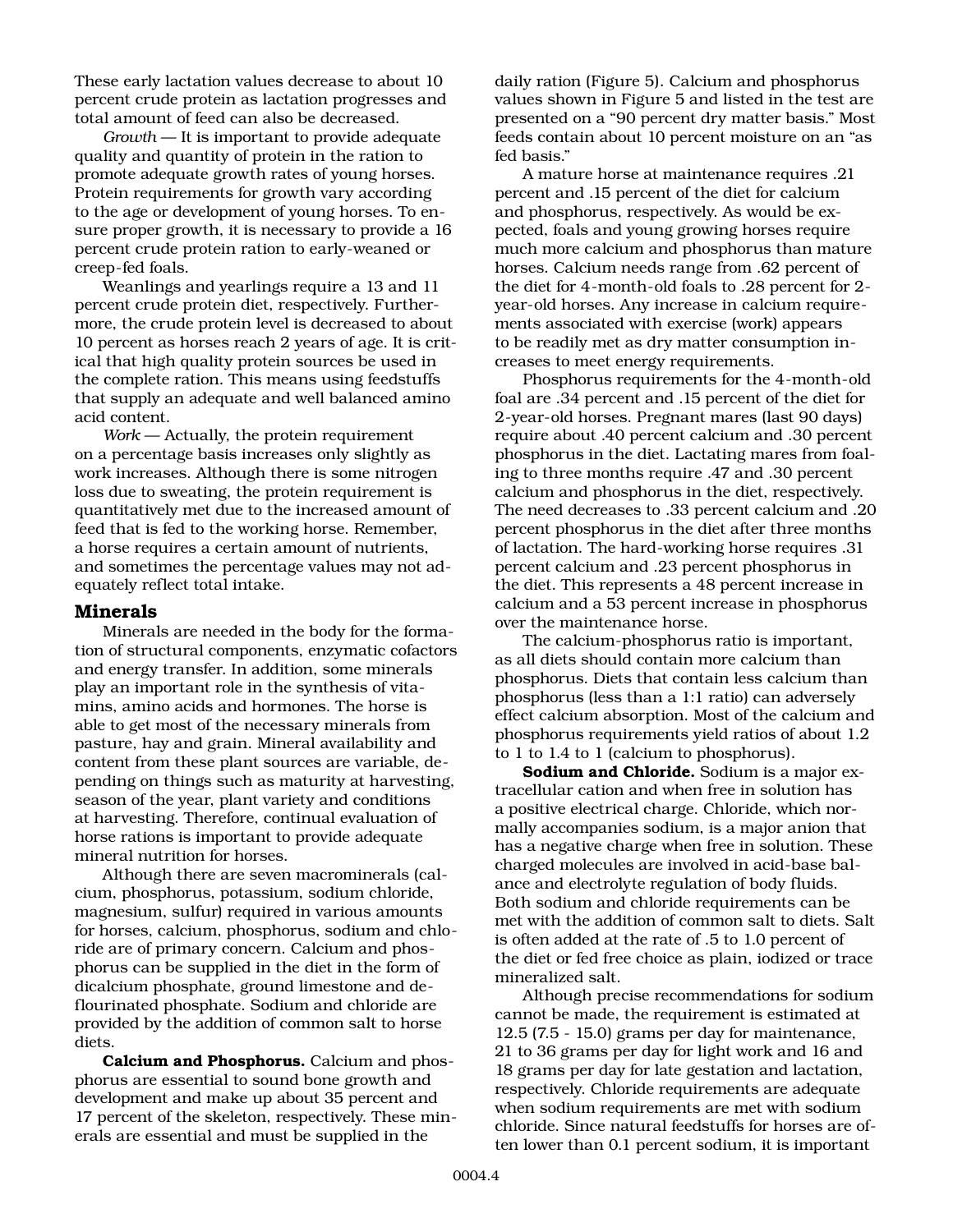to incorporate salt into the diet or provide freechoice salt.

**Potassium, Sulfur, Magnesium.** The potassium requirements are estimated at 19 grams per day for maintenance and 27.5, 35 and 45 grams per day for light, medium and heavy work. Mares in late gestation would require approximately 20 grams of potassium per day, while 28 grams per day would be required for lactation. Potassium requirements for growth were estimated to be (grams per day) 9 grams for months three to six, 12 for months seven to 12 and 15 for months 13 to 24. Forages contain significant amount of potassium; therefore, the requirement for the horse is easily met because of the large intake of forage in the ration.

Sulfur requirements for the horse have not been established; however, it appears that horses consuming high quality protein in the diet are able to meet their sulfur requirements. This is a result of sulfur-containing amino acids that make up a portion of the protein molecule.

The daily magnesium requirement for the mature horse at maintenance is estimated at between 7.5 and 12.0 grams per day. An important note: pastures that are conducive to magnesium deficiency, tetany and death in ruminants do not have the same effect on horses. However, tetany in transported horses has been attributed to hypomagnesemia.

**Trace Minerals.** There are eight microminerals (cobalt, copper flourine, iodine, iron, manganese, selenium, zinc) that play an important role in horse nutrition. Several of these minerals have not been adequately studied to determine the actual requirement. However, their significance should not be understated.

Most of the trace minerals are generally available in feedstuffs commonly fed to horses. Specifically, selenium is a major concern in mineral nutrition. Horses deficient in selenium may develop muscle degeneration, while those consuming an excess may become blind and paralyzed. Crops and forages produced in areas of the Pacific Northwest and the Northeastern United States are deficient in selenium. However, in the Great Plains and Rocky Mountain states, selenium toxicity can exist. Selenium levels are variable in Tennessee and most horse diets include additional selenium.

Based on this information, it is important to know where various feedstuffs are produced. Typically, all major feed processors closely monitor selenium content of feeds so as to safely sell quality products to horse owners. The selenium requirements for all classes of horses are 0.045 milligrams per pound of diet.

## **Vitamins**

Vitamin requirements are affected by age of the horse, stage of production, intensity of exercise, and health and integrity of the digestive tract. The need for vitamin addition to the diet depends primarily on the type and quality of feedstuffs, extent of synthesis and absorption of vitamins in the digestive tract. Horses grazing high-quality pastures are likely to need little or no vitamin supplementation because forages are a rich source of vitamins.

There are two classifications of vitamins: fatsoluble and water-soluble. Fat-soluble vitamins include vitamin A and carotenes, vitamin D, vitamin E, and vitamin K. Water-soluble vitamins are thiamin, riboflavin, niacin, vitamin  $B_{\epsilon}$ , biotin, folacin, vitamin  $B_{12}$ , ascorbic acid and choline.

**Fat-soluble Vitamins.** The fat-soluble vitamins are soluble in lipids or lipid solvents and may be stored by the body in fat cells and liver. Therefore, the horse can maintain a reserve supply of fat-soluble vitamins.

Vitamins A and E are dietary essentials and must be present in the diet. Vitamin D does not have to be present in the diet if the horse is exposed to sunlight (ultraviolet light). Anaerobic bacteria in the intestinal tract can synthesize vitamin K to meet nutritional requirements. Quantitative requirements are usually expressed in International Unites (IU) for vitamins A, D, E and milligrams for vitamin K. Fat-soluble vitamins requirements are shown in Table 1.

**Water-soluble Vitamins.** The B-complex vitamins and vitamin C are not stored in the body and therefore must be synthesized by the digestive tract of the horse or provided in the diet. It is relatively easy to meet all water-soluble vitamin requirements because of two primary reasons. First, all B-complex vitamins, with the exception of vitamin  $B_{12}$ , are supplied in adequate amounts in good quality forage. Secondly, abundant synthesis of vitamin  $B_{12}$  and other B vitamins by the intestinal microflora provide ample water-soluble vitamins to horses. Therefore, if horses are healthy and eating good quality diets, few problems exist with watersoluble vitamins.

Research with water-soluble vitamin nutrition is very limited and actual requirements have been established for only thiamin and riboflavin. To date, research efforts have tended to investigate areas of more significant concern. Obviously, these water-soluble vitamins play important roles in metabolism; but due to synthesis in the digestive tract, few problems have existed.

#### **Summary**

Equine nutrition is a comparatively new science. Researchers know that horses can and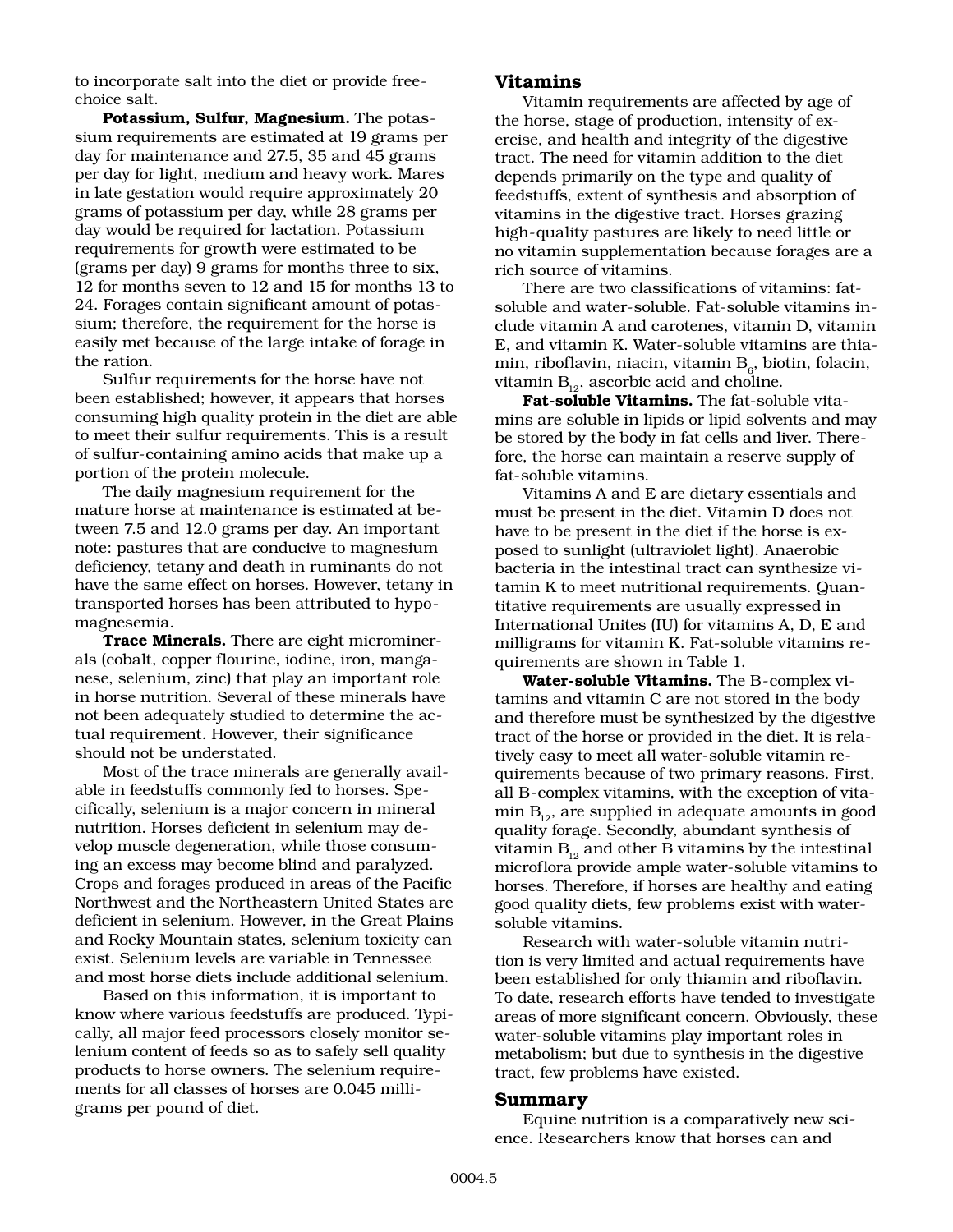should be fed to meet their nutrient needs. In the past, many horses were fed based on tradition which included folklore and trade secrets. Today, the entire concept of horse nutrition and feeding is much more advanced and in line with scientific feeding principles involved in other species of domestic livestock.

For illustrative purposes, an 1100-pound horse was used as the model in this fact sheet. It must be emphasized that horses with different weights will have different nutritional needs. Figures 6, 7 and 8 indicate changes in energy, protein, and calcium and phosphorus requirements, respectively, for horses of various mature weights.

The economic impact of horses in certain areas has warranted an increase in scientific research. Horses are a valuable commodity and horse owners are searching for better and more economical means of feeding horses without reducing performance. Feeding horses to meet nutrient needs will help achieve that goal.

Additional information on horse nutrition is available from your county Extension office. Information available would include PB798 **Horses Need High Quality Pastures**, TNH-0003 **Feeds for Horses**, TNH-0001 **The Digestive System of the Horse**, and TNH-0005 **Guidelines for Feeding Horses**.

|                                     | .<br>Fat Soluble Vitamin Requirements for Horses <sup>1</sup> |                                        |                                                         |                          |
|-------------------------------------|---------------------------------------------------------------|----------------------------------------|---------------------------------------------------------|--------------------------|
|                                     |                                                               |                                        |                                                         |                          |
|                                     | Maintenance                                                   | Pregnant and<br><b>Lactating Mares</b> | <b>Growing Horses</b><br>$\left(\text{vearling}\right)$ | Working<br><b>Horses</b> |
| Vitamin A                           | 2.000                                                         | 3.000                                  | 2.000                                                   | 2,000                    |
| Vitamin D                           | 300                                                           | 600                                    | 800                                                     | 300                      |
| Vitamin E<br>Vitamin K <sup>2</sup> | 50                                                            | 80                                     | 80                                                      | 80                       |

**Table 1**

<sup>1</sup> International Units Per Kilogram of Diet

2 Requirements have not been determined

Source: *Nutrient Requirements of Horses*, Fifth Revised Edition, 1989.

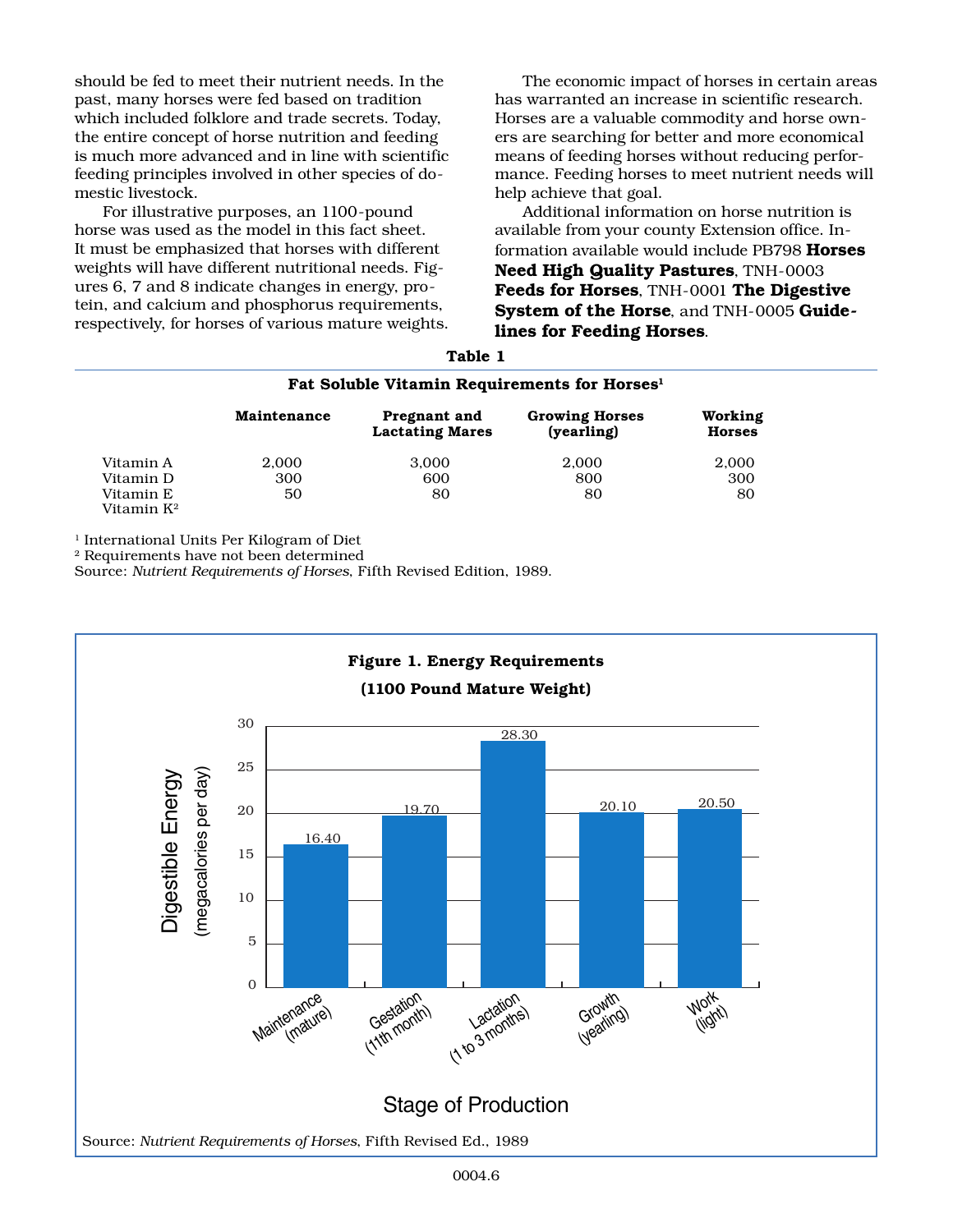

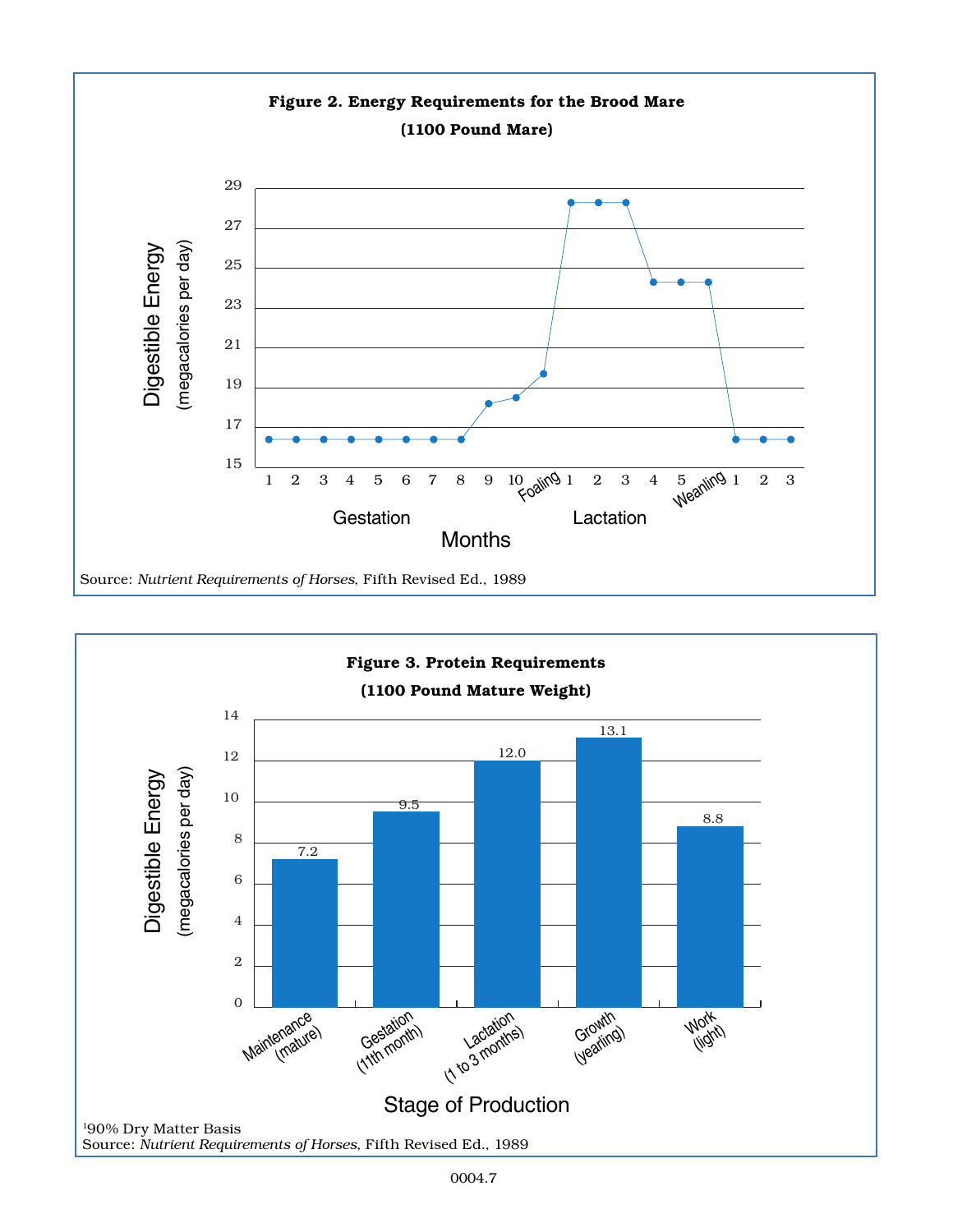

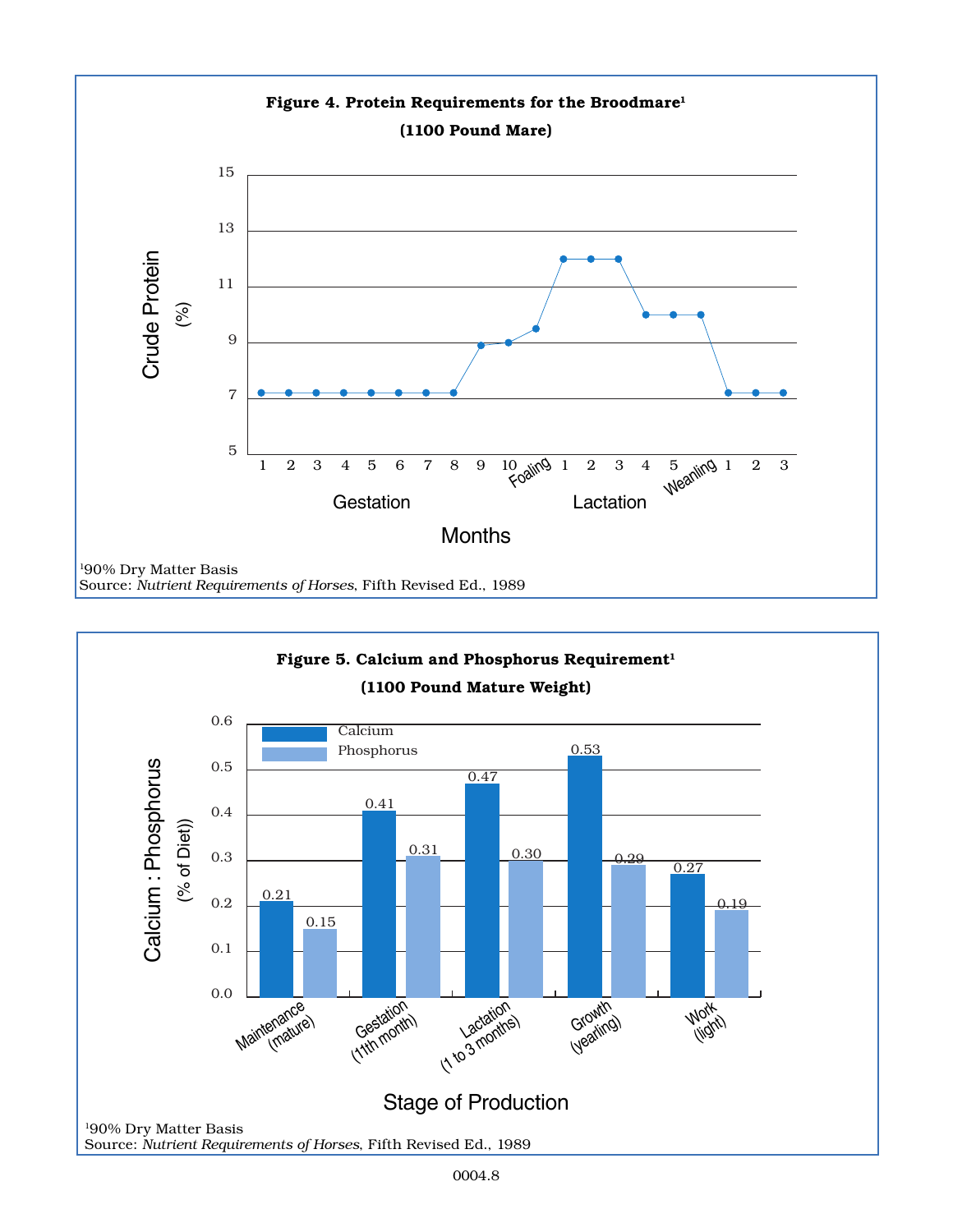